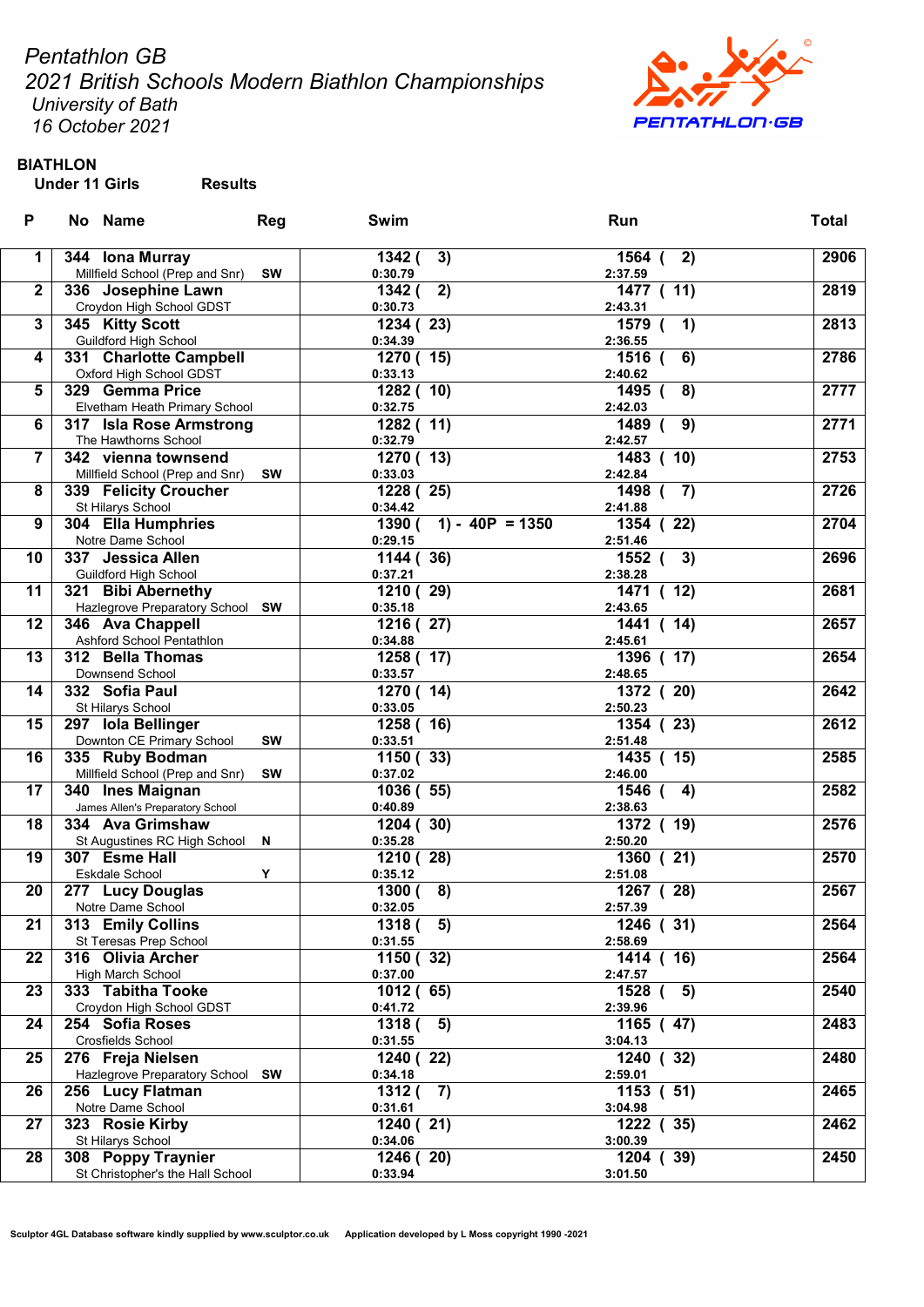| P  | No Name                                              | Reg       | Swim                 | Run                     | <b>Total</b> |
|----|------------------------------------------------------|-----------|----------------------|-------------------------|--------------|
| 29 | 326 Charlotte Allen                                  |           | 1228 (24)            | 1207 (37)               | 2435         |
|    | Guildford High School                                |           | 0:34.41              | 3:01.25                 |              |
| 30 | 298 Bianca Zanetti                                   |           | 1228 (26)            | 1204 (38)               | 2432         |
|    | Oxford High School GDST                              | SW        | 0:34.49              | 3:01.46                 |              |
| 31 | 324 Isla Hinton<br><b>Warwick Preparatory School</b> |           | 1030(58)<br>0:41.17  | 1387 (18)<br>2:49.23    | 2417         |
| 32 | 230 Zoe Tollit                                       |           | 1276 (12)            | 1132 ( 54)              | 2408         |
|    | Derwent Lodge School                                 |           | 0:32.94              | 3:06.37                 |              |
| 33 | 301 Sophie Machin                                    |           | 1246 (18)            | 1153 ( 50)              | 2399         |
|    | High March School                                    |           | 0:33.88              | 3:04.87                 |              |
| 34 | 258 Amelia Wright                                    |           | 1336 (<br>4)         | 1048 (63)               | 2384         |
|    | Ashville Harrogate                                   | Y         | 0:30.93              | 3:11.82                 |              |
| 35 | 328 Eleanor Bennett                                  |           | 1054(49)             | 1321<br>24)<br>$\left($ | 2375         |
|    | <b>Leweston School</b>                               | <b>SW</b> | 0:40.22              | 2:53.73                 |              |
| 36 | 309 Zara Bushell                                     |           | 1096 (41)            | 1258 (29)               | 2354         |
| 37 | St Teresas Prep School<br>271 Campbell Baxter        |           | 0:38.93<br>1150 (35) | 2:57.96<br>1180 (42)    | 2330         |
|    | Notre Dame School                                    |           | 0:37.15              | 3:03.01                 |              |
| 38 | 282 Leonie Page                                      |           | 1282(9)              | 1042(65)                | 2324         |
|    | Croydon High School GDST                             |           | 0:32.67              | 3:12.21                 |              |
| 39 | 294 Arabella Pittman                                 |           | 1024 (60)            | 1297 (26)               | 2321         |
|    | Hazlegrove Preparatory School SW                     |           | 0:41.32              | 2:55.30                 |              |
| 40 | 264 Pippa Thompson                                   |           | 1198 (31)            | 1123 ( 55)              | 2321         |
|    | St Teresas Prep School                               |           | 0:35.59              | 3:06.82                 |              |
| 41 | 292 Rose Dalrymple                                   |           | 1132 (39)            | 1177 (43)               | 2309         |
| 42 | St Margaret's Preparatory School<br>263 Edith Wild   | SW        | 0:37.78<br>1150(33)  | 3:03.23<br>1156 (49)    | 2306         |
|    | James Allen's Preparatory School                     |           | 0:37.02              | 3:04.70                 |              |
| 43 | 269 Sienna Ellis                                     |           | 1048 (52)            | 1255 (30)               | 2303         |
|    | Derwent Lodge School                                 |           | 0:40.52              | 2:58.04                 |              |
| 44 | 289 Tien Nguyen-Phan                                 |           | 1078 (44)            | 1219 (36)               | 2297         |
|    | Cumnor House School for Girls                        |           | 0:39.40              | 3:00.50                 |              |
| 45 | 322 Charlotte Giffhorn                               |           | 994 (67)             | 1300<br>(25)            | 2294         |
|    | Kirk Ella St Andrews Primary School Y                |           | 0:42.34              | 2:55.08                 |              |
| 46 | 319 Aida Palomares-Domingu                           |           | 814 (89)             | 1447 (13)               | 2261         |
| 47 | Croydon High School GDST<br>318 Anna Dewar           |           | 0:48.20              | 2:45.32                 | 2240         |
|    | The Hawthorns School                                 |           | 1072 (45)<br>0:39.71 | 1168 (46)<br>3:03.91    |              |
| 48 | 236 Isabella Farrell                                 |           | 1114(40)             | 1123(56)                | 2237         |
|    | Stonar School                                        | SW        | 0:38.26              | 3:06.90                 |              |
| 49 | 234 Alexandra Bowen                                  |           | 1246 (18)            | $\overline{979}$ (78)   | 2225         |
|    | Notre Dame School                                    |           | 0:33.88              | 3:16.40                 |              |
| 50 | 239 Olivia Campana                                   |           | 1138 (38)            | 1078 ( 58)              | 2216         |
|    | James Allen's Preparatory School                     |           | 0:37.56              | 3:09.91                 |              |
| 51 | 279 Olivia Bruen                                     |           | 1012(64)             | 1204 (40)               | 2216         |
| 52 | St Francis School<br>303 Iris Edwards                | SW        | 0:41.65<br>958 (74)  | 3:01.56<br>(33)<br>1240 | 2198         |
|    | The Hawthorns School                                 |           | 0:43.46              | 2:59.18                 |              |
| 53 | 291 Henrietta Stevens                                |           | 1018 (62)            | 1156 (48)               | 2174         |
|    | North Cadbury CE Primary School                      | SW        | 0:41.43              | 3:04.62                 |              |
| 54 | 320 Amelie Bigmore                                   |           | 886 (85)             | 1267 (27)               | 2153         |
|    | Guildford High School                                |           | 0:45.95              | 2:57.26                 |              |
| 55 | 299 Tessa Williams                                   |           | 982 (68)             | 1171 (45)               | 2153         |
|    | High March School                                    |           | 0:42.60              | 3:03.77                 |              |
| 56 | 247 Ava Lancaster                                    |           | 1144 (37)            | 997 (75)                | 2141         |
| 57 | The Hawthorns School                                 |           | 0:37.35              | 3:15.33                 | 2114         |
|    | 226 Matilda Bridger-Wood<br>Derwent Lodge School     |           | 1066 (47)<br>0:39.90 | 1048<br>(64)<br>3:11.84 |              |
| 58 | 300 Lottie McCarthy                                  |           | 964 (71)             | 1147(52)                | 2111         |
|    | High March School                                    |           | 0:43.22              | 3:05.29                 |              |
| 59 | 227 Alice Huille                                     |           | 1006(66)             | 1099 (57)               | 2105         |
|    | Unaffiliated                                         |           | 0:41.95              | 3:08.49                 |              |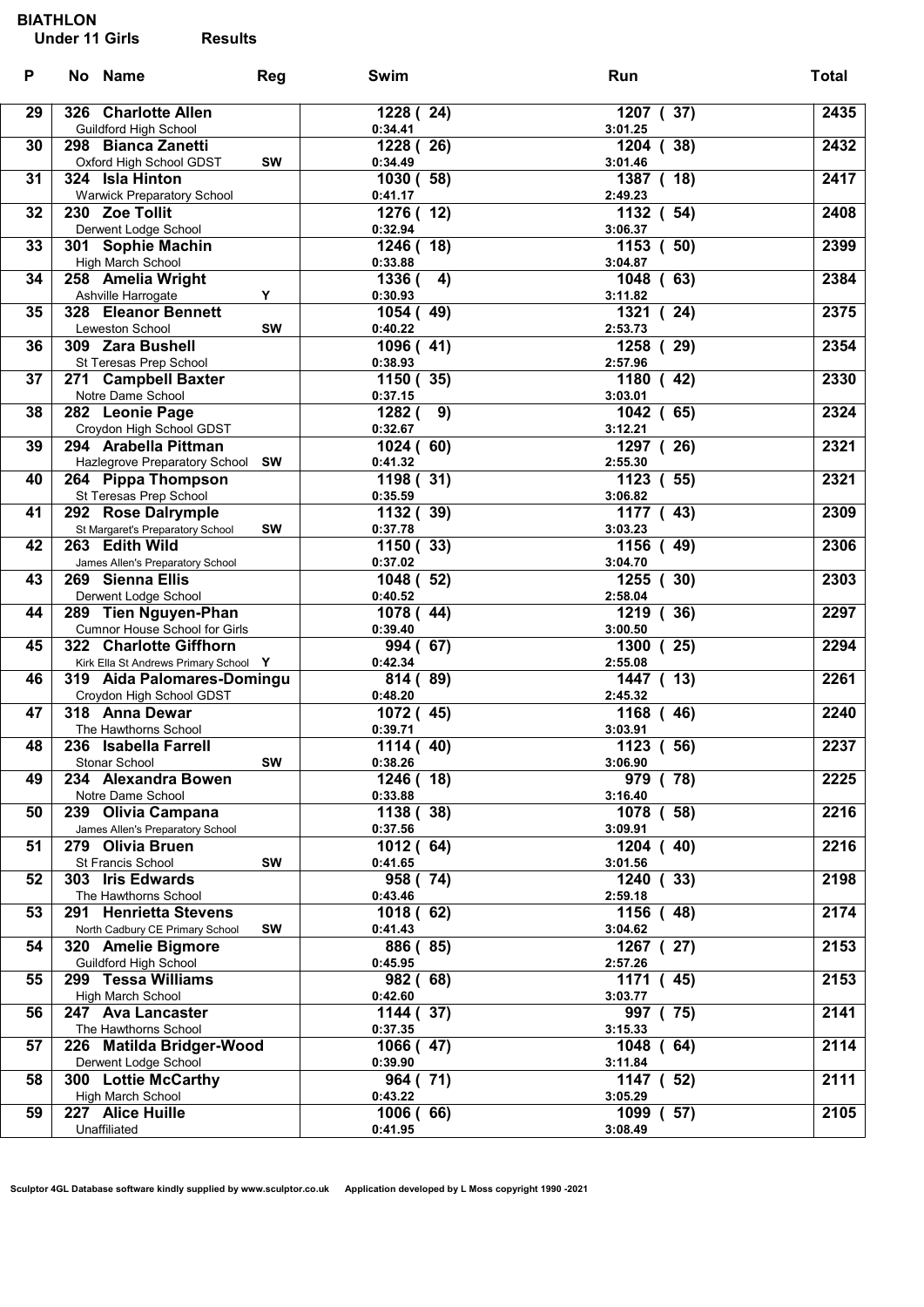| P  | No Name                                                | <b>Reg</b> | Swim                   | Run                    | <b>Total</b> |
|----|--------------------------------------------------------|------------|------------------------|------------------------|--------------|
| 60 | 260 Abigail Cottrell                                   |            | 1024 (59)              | 1072 ( 59)             | 2096         |
| 61 | Hemyock Primary School<br>249 Amaya Shirley            | <b>SW</b>  | 0:41.30<br>1066 (46)   | 3:10.20<br>1024 (66)   | 2090         |
|    | Derwent Lodge School                                   |            | 0:39.85                | 3:13.43                |              |
| 62 | 243 Charis Walker                                      |            | 1084 (43)              | $\overline{1006}$ (72) | 2090         |
| 63 | Notre Dame School<br>348 Tallulah O'Neil               |            | 0:39.35<br>1084 (42)   | 3:14.68<br>1003 (74)   | 2087         |
|    | Ashford School Pentathlon                              |            | 0:39.27                | 3:14.84                |              |
| 64 | 296 Kacey Coombes                                      |            | 1012 (63)              | 1063 (62)              | 2075         |
| 65 | St Teresas Prep School<br>285 Camilla Hart             |            | 0:41.62<br>916 (77)    | 3:10.97<br>1147 ( 53)  | 2063         |
|    | St Bede CE Primary School                              |            | 0:44.97                | 3:05.38                |              |
| 66 | 248 Evie Hills                                         |            | 1036 (56)              | 1018 (69)              | 2054         |
| 67 | Oxford High School GDST<br>262 Anya Coutinho           |            | 0:40.95<br>1030 (57)   | 3:13.93<br>988 (77)    | 2018         |
|    | Eltham College                                         |            | 0:41.15                | 3:15.95                |              |
| 68 | 224 Darina Tihomirova                                  |            | 1048 ( 53)             | 955 (79)               | 2003         |
|    | Sherfield School                                       | SW         | 0:40.53                | 3:18.09                | 2003         |
| 69 | 220 Leyla Barka<br>Ashford School Pentathlon           |            | 1054 (50)<br>0:40.28   | 949 (84)<br>3:18.51    |              |
| 70 | 288 Alicia Dalrymple                                   |            | 1036 ( 54)             | 952 (80)               | 1988         |
|    | St Margaret's Preparatory School                       | SW         | 0:40.80                | 3:18.30                |              |
| 71 | 274 Matilda Davies<br>Hazlegrove Preparatory School SW |            | 964 (70)<br>0:43.21    | 1024 (67)<br>3:13.57   | 1988         |
| 72 | 233 Rhiona Hambury-Young                               |            | 1060 (48)              | 919(88)                | 1979         |
|    | Hayesfield Girls' School                               | <b>SW</b>  | 0:40.12                | 3:20.48                |              |
| 73 | 283 Milly Tabb<br>Clifton High School                  | SW         | 910 (78)<br>0:45.07    | 1063 (60)<br>3:10.80   | 1973         |
| 74 | 302 Charlotte Smith                                    |            | 754 (96)               | 1198 (41)              | 1952         |
|    | Waddington & West Bradford CE VA Primary School        | N          | 0:50.24                | 3:01.82                |              |
| 75 | 245 Darcy Eldridge                                     |            | 892 (82)<br>0:45.62    | 1012 (70)<br>3:14.34   | 1904         |
| 76 | Sherfield School<br>305 Imogen Boyce                   |            | 976 (69)               | 907 (89)               | 1883         |
|    | Thomas's Clapham                                       |            | 0:42.97                | 3:21.20                |              |
| 77 | 235 Isabella Freeman                                   |            | 814 (91)               | $\overline{1063}$ (61) | 1877         |
| 78 | The Abbey School<br>268 amber malcolm                  |            | 0:48.28<br>934 (76)    | 3:10.94<br>928 (87)    | 1862         |
|    | James Allen's Preparatory School                       |            | 0:44.33                | 3:19.87                |              |
| 79 | 295 Heidi Saddleton                                    |            | $946$ (79) - 40P = 906 | 943(85)                | 1849         |
| 80 | Guildford High School<br>290 Lucia Smallwood           |            | 0:43.80<br>610 (101)   | 3:18.90<br>1234 (34)   | 1844         |
|    | St Hilarys School                                      |            | 0:55.04                | 2:59.52                |              |
| 81 | 222 Olivia Joy                                         |            | 886 (84)               | 952 (81)               | 1838         |
| 82 | Downsend School<br>310 Charlie Mill                    |            | 0:45.85<br>814 (90)    | 3:18.31<br>(76)<br>991 | 1805         |
|    | High March School                                      |            | 0:48.23                | 3:15.71                |              |
| 83 | 253 Phoebe Hardy                                       |            | 934 (75)               | (93)<br>871            | 1805         |
| 84 | St Teresas Prep School<br>278 Isla Tod                 |            | 0:44.21<br>844 (87)    | 3:23.68<br>(83)<br>949 | 1793         |
|    | St Margaret's Preparatory School                       | SW         | 0:47.38                | 3:18.46                |              |
| 85 | 286 Amber McCord                                       |            | 784 (92)               | (73)<br>1003           | 1787         |
|    | St Christopher's the Hall School                       |            | 0:49.21                | 3:14.83                |              |
| 86 | 251 Freya Manfield<br>Paulton Junior School            | SW         | 964 (73)<br>0:43.38    | 787 (98)<br>3:29.37    | 1751         |
| 87 | <b>Mia Newton</b><br>221                               |            | 1018(61)               | 697 (102)              | 1715         |
|    | Hazlegrove Preparatory School                          | <b>SW</b>  | 0:41.42                | 3:35.31                |              |
| 88 | 228 Isabella Leyden<br>Ashford School Pentathlon       |            | 832 (88)<br>0:47.79    | 883 (92)<br>3:22.93    | 1715         |
| 89 | 232 Zuleikha Ismail-Rix                                |            | 754 (97)               | (82)<br>949            | 1703         |
|    | Ashford School Pentathlon                              |            | 0:50.38                | 3:18.45                |              |
| 90 | 229 Rebecca Kelly<br>Ipswich Preparatory School        |            | 862 (86)<br>0:46.70    | (94)<br>841<br>3:25.62 | 1703         |
|    |                                                        |            |                        |                        |              |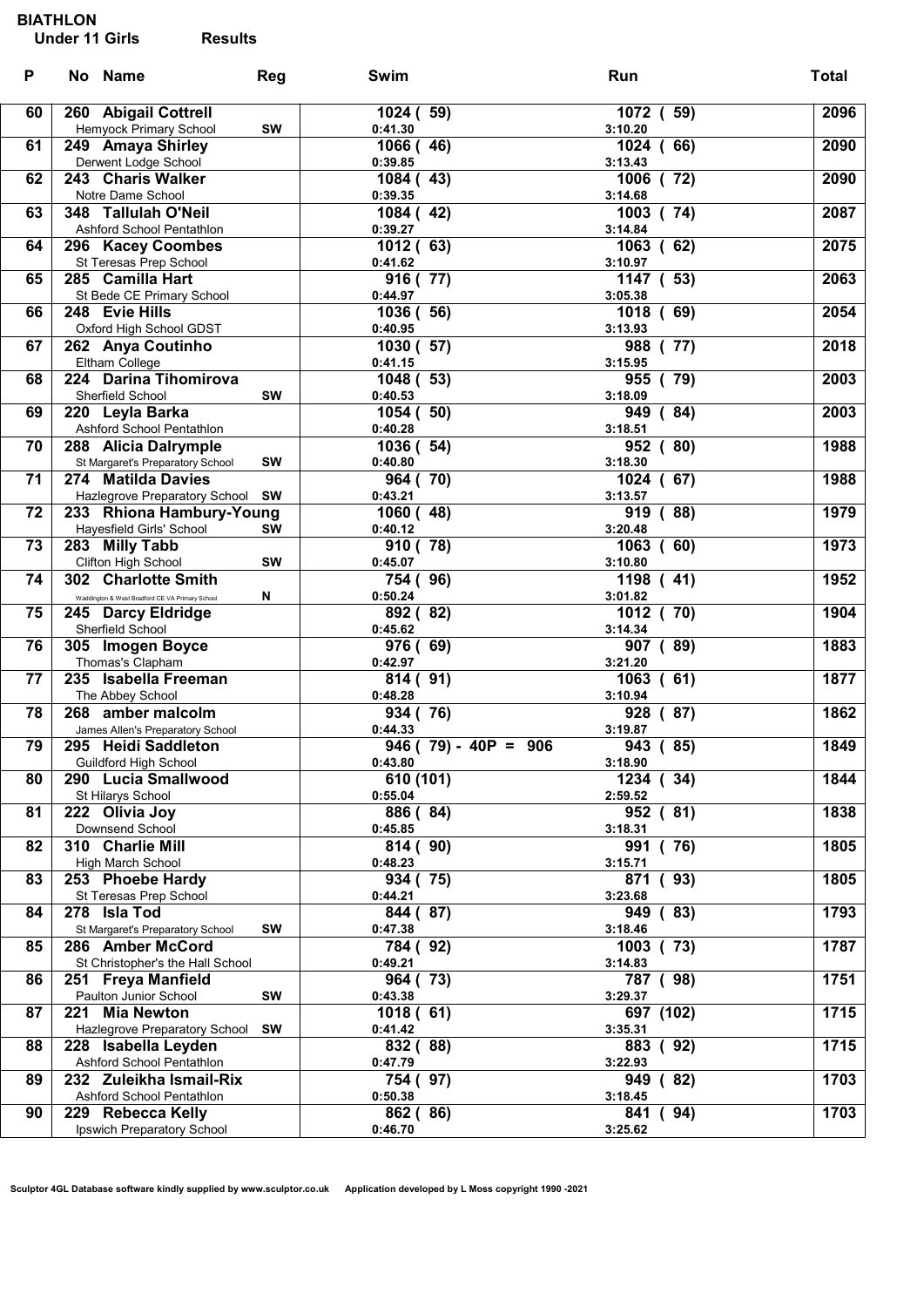| P   | No Name                                                 | Reg       | Swim                       | Run                    | <b>Total</b>            |
|-----|---------------------------------------------------------|-----------|----------------------------|------------------------|-------------------------|
| 91  | 216 Afua Akuoko<br><b>Cumnor House School for Girls</b> |           | 1054 (50)<br>0:40.28       | 634 (103)<br>3:39.56   | 1688                    |
| 92  | 273 Euphemia Vigiers<br>West Hill Park School           |           | 892 (83)<br>0:45.79        | 766 (100)<br>3:30.69   | 1658                    |
| 93  | 223 Ivy Brinin-Webb<br>Royal Russell School             |           | 904(80)<br>0:45.29         | 751 (101)<br>3:31.77   | 1655                    |
| 94  | 293 Elizabeth Carter Shaw<br>High March School          |           | 616 (100)<br>0:54.83       | 1009 (71)<br>3:14.46   | 1625                    |
| 95  | 231 Sihan (Sophie) Wang                                 |           | 784 (93)                   | 823 (95)               | 1607                    |
| 96  | Oxford High School GDST<br>270 Christine MacMillan      |           | 0:49.32<br>622 (99)        | 3:26.95<br>943 (86)    | 1565                    |
| 97  | Paulton Junior School<br>225 Elisabetta Marcomini       | <b>SW</b> | 0:54.75<br>772 (94)        | 3:18.92<br>793(96)     | 1565                    |
| 98  | Notre Dame School<br>219 Grace Stokes                   |           | 0:49.73<br>904(81)         | 3:28.89<br>631 (104)   | 1535                    |
| 99  | Oxford High School GDST<br>215 Poppy Salt               |           | 0:45.33<br>760 (95)        | 3:39.77<br>595 $(105)$ | 1355                    |
|     | Notre Dame School                                       |           | 0:50.16                    | 3:42.01                |                         |
| 100 | 275 Emily Ashby<br>Parish Church Primary School         |           | 730 (98)<br>0:51.14        | 586 (106)<br>3:42.64   | 1316                    |
| 101 | 257 Ruby Ponfield                                       |           | 406 (103)                  | 901 (90)               | 1307                    |
| 102 | Paulton Junior School<br>237 Didi Badiru                | <b>SW</b> | 1:01.82<br>508 (102)       | 3:21.67<br>793 (97)    | 1301                    |
| 103 | The Abbey School<br>259 Amber Ponfield                  |           | 0:58.58<br>400 (104)       | 3:28.99<br>883 (91)    | 1283                    |
|     | Paulton Junior School                                   | SW        | 1:02.05                    | 3:22.84                |                         |
| 104 | 325 Isla Fletcher<br>Court Moor School                  |           | 0(<br><b>DNS</b>           | 1177 (44)<br>3:03.31   | 1177                    |
| 105 | 801 Eva Kilbe                                           |           | 0(                         | 1024 (67)              | 1024                    |
| 106 | Unaffiliated<br>261 Elsa whinney                        |           | 0:00.00<br>964 (72)        | 3:13.57<br>0           | 964                     |
| 107 | St Margaret's Preparatory School<br>242 Jesse Calitz    | <b>SW</b> | 0:43.35<br>$\lambda$<br>0( | 0:00.00<br>(99)<br>781 | 781                     |
|     | <b>Edisford Primary School</b>                          | N         | 0:00.00                    | 3:29.70                |                         |
|     | 217 Taisia Konoplev<br>Oxford High School GDST          |           | $\mathbf{0}$ (<br>0:00.00  | 0<br>0:00.00           | $\mathbf 0$             |
|     | 218 Theone Garwe<br>Witham Hall Preparatory School      |           | $\mathbf{0}$ (<br>0:00.00  | $\mathbf 0$<br>0:00.00 | $\pmb{0}$               |
|     | 238 Jemima Brown                                        |           | $\overline{0}$ (           | $\mathbf 0$            | $\overline{\mathbf{0}}$ |
|     | Notre Dame School<br>240 Jessica-Jane Ling              |           | 0:00.00<br>0(              | 0:00.00<br>0           | $\mathbf 0$             |
|     | Downsend School<br>241 Eliza Chicu                      |           | 0:00.00<br>$\mathbf{0}$ (  | 0:00.00<br>0           | $\mathbf 0$             |
|     | Castle Court Preparatory School                         | SW        | 0:00.00                    | 0:00.00                |                         |
|     | 244 Allegra Campbell<br>Thomas's Clapham                |           | $\mathbf{0}$ (<br>0:00.00  | 0:00.00                | $\mathbf 0$             |
|     | 246 Tara Cockhill                                       | SW        | $\mathbf{0}$ (             | 0                      | $\mathbf 0$             |
|     | Paragon School<br>250 Mieke McDonald                    |           | 0:00.00<br>$\mathbf{0}$ (  | 0:00.00<br>0           | $\mathbf 0$             |
|     | Witham Hall Preparatory School<br>252 Alice Daly        |           | 0:00.00<br>$\mathbf{0}$ (  | 0:00.00<br>0           | $\mathbf 0$             |
|     | High March School                                       |           | 0:00.00                    | 0:00.00                |                         |
|     | 255 Charlotte Littlewood<br>High March School           |           | $\mathbf{0}$ (<br>0:00.00  | 0<br>0:00.00           | $\mathbf 0$             |
|     | 265 Flora Maclenan<br><b>Guildford High School</b>      |           | $\mathbf{0}$ (<br>0:00.00  | 0<br>0:00.00           | $\mathbf 0$             |
|     | 266 Poppy Brodrick                                      |           | 0 (                        | n                      | $\mathbf 0$             |
|     | Paulton Junior School<br>267 Scarlett Walker            | SW        | 0:00.00<br>$\mathbf{0}$ (  | 0:00.00<br>0           | $\mathbf 0$             |
|     | Witham Hall Preparatory School<br>272 Tabby Herman      |           | 0:00.00<br>$\mathbf{0}$ (  | 0:00.00<br>0           | $\mathbf 0$             |
|     | St Teresas Prep School                                  |           | 0:00.00                    | 0:00.00                |                         |